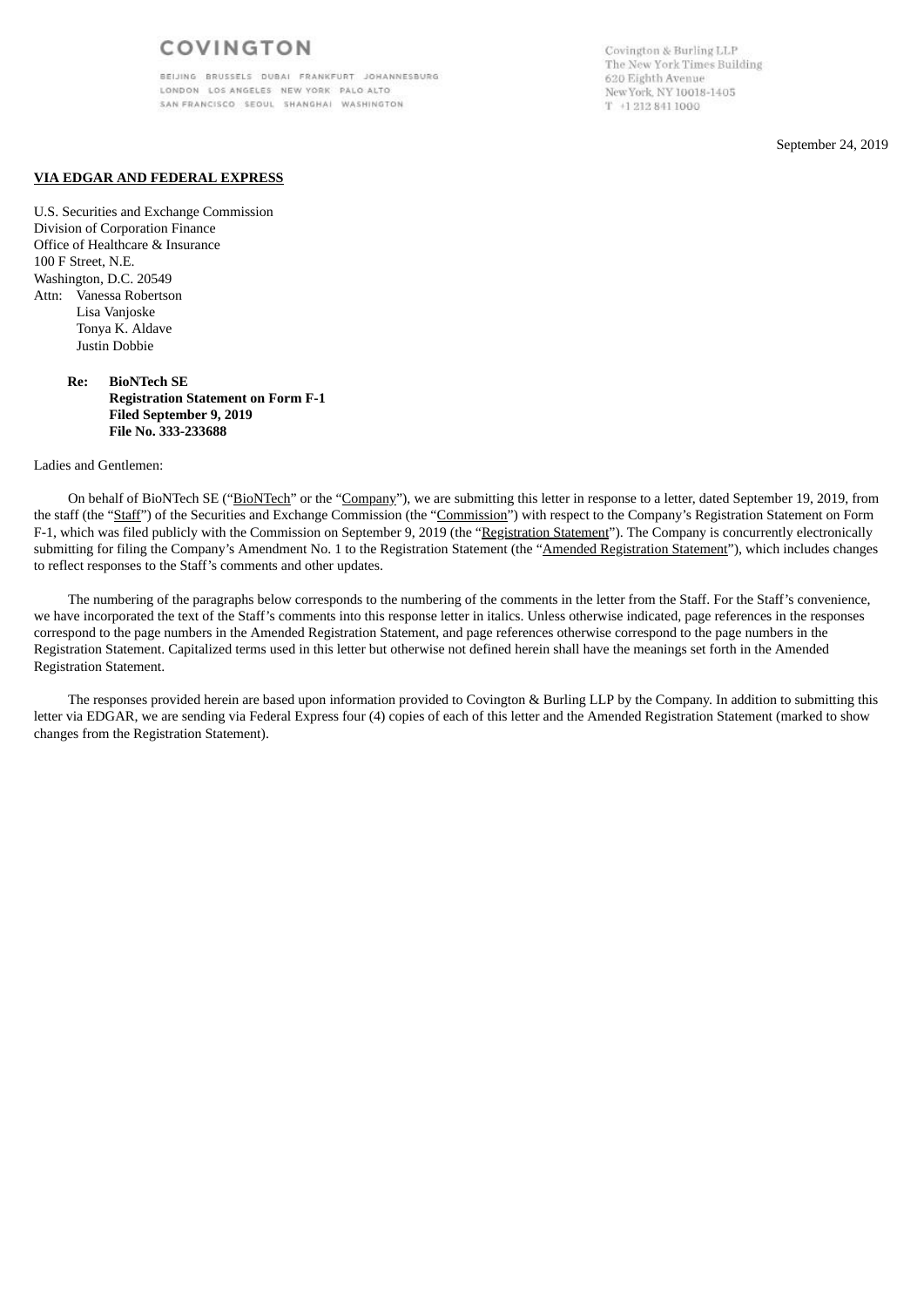U.S. Securities and Exchange Commission Division of Corporation Finance Office of Healthcare & Insurance September 24, 2019

# Page 2

Registration Statement on Form F-1

# Dilution, page 103

1. Please explain why the pro forma net tangible book value per share does not include the receipt of proceeds of  $\epsilon$ 190.2 million relating to ordinary shares registered before June 30, 2019 under the Series B private placement that is included in the pro forma Capitalization.

Response to Comment No. 1: The Company respectfully advises the Staff that the €190.2 million in proceeds are included in the June 30, 2019 actual net tangible book value. The ordinary shares were sold before June 30 and the share capital amount was paid-in by investors as of this date. The remaining cash proceeds related to capital reserves were received after June 30. Because the ordinary shares had been sold prior to June 30 and all proceeds were received from investors ahead of the issuance date of the interim financial statements as of and for the six months ended June 30, 2019, the €190.2 million receivable is reflected as an asset in the Company's June 30 balance sheet, included within the line item "Other financial assets." Accordingly, in the Capitalization table, the pro forma cash amount reflects the €190.2 million cash increase while it had no impact on total assets. The pro forma increase in assets is only related to the post-June 30 €7.7 million cash received in the second tranche of the Company's Series B financing and the €49.9 million cash received from the Bill and Melinda Gates Foundation investment. Similarly, in Dilution, the €190.2 million was recorded as an asset at June 30, and is therefore included in the June 30 actual net tangible book value.

The Company has included disclosure on pages 14, 101 and 103 to clarify this point.

Management's Discussion and Analysis of Financial Condition and Results of Operations Financial Operations Overview Revenue, page 109

2. Please clarify in your disclosure that the significant increase in collaboration revenue from the Sanofi agreement in 2018 was due to a *reimbursement of 50% of Cellscript sublicense costs pursuant to a separate Sub-sublicense agreement.*

Response to Comment No. 2: The Company respectfully advises the Staff that it has revised the disclosure on pages 110 and F-45 of the Amended Registration Statement in response to the Staff's comment.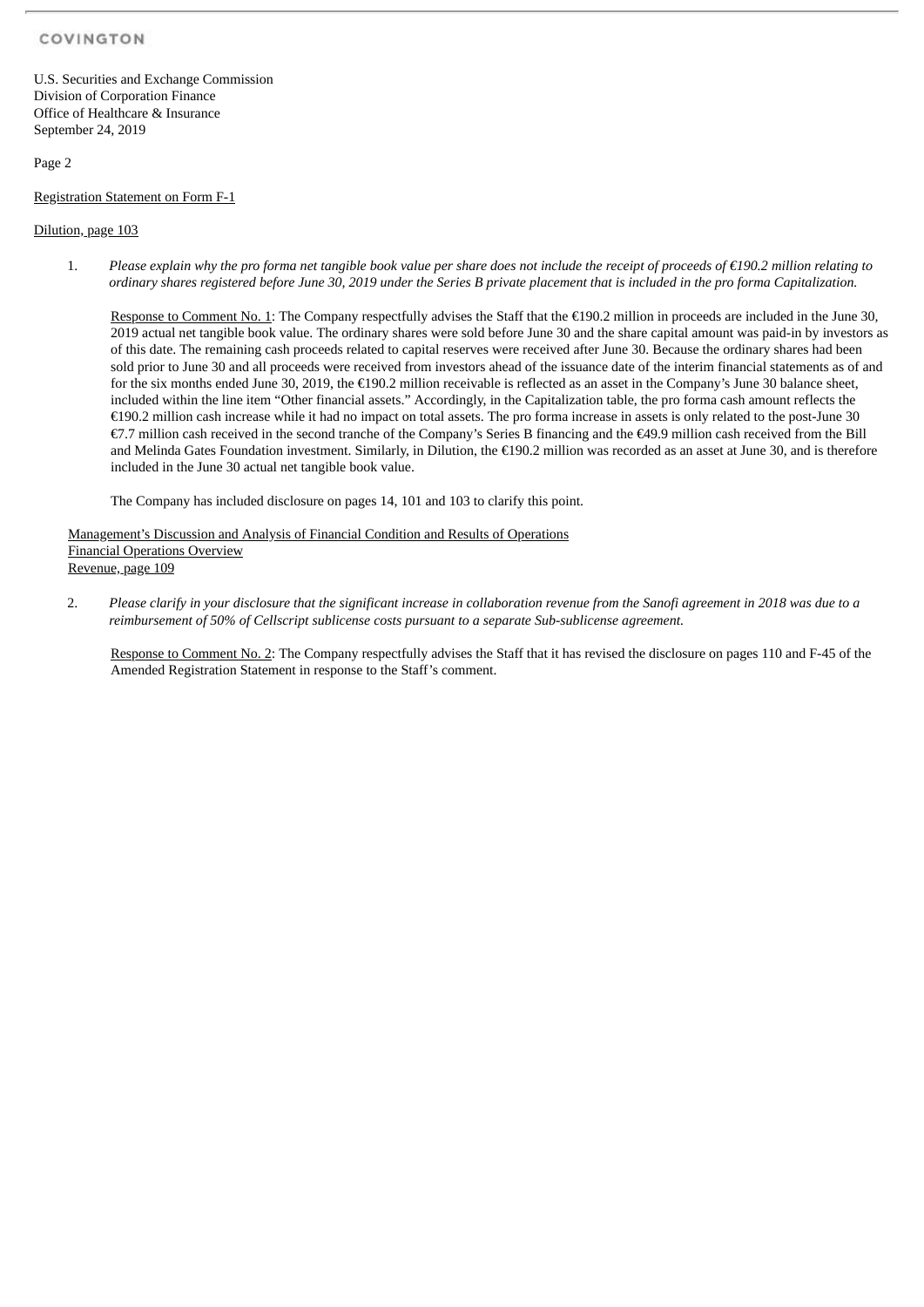U.S. Securities and Exchange Commission Division of Corporation Finance Office of Healthcare & Insurance September 24, 2019

Page 3

Biotech Business Unit Comparison of the Six Months Ended June 30, 2019 and 2018 Revenue, page 115

3. You disclose that the increase in revenue in your Clinical seament from the six months ended June 30, 2018 to the six months ended June 30, 2019 was predominantly due to the progress of your collaboration agreement with Sanofi into the clinical stage from the research stage. However, the table on page 110 shows a decrease in revenue from the Sanofi agreement for those periods. Please clarify.

Response to Comment No. 3: The Company respectfully advises the Staff that the reference to Sanofi on page 115 should instead be to Pfizer. The Company has amended its disclosure accordingly.

**Business** 

Eli Lilly TCR Therapy Collaboration, page 206

4. We note vour reference here to "low double-digit percentages." Please revise vour disclosure to narrow the rovalty range to no more than *ten percentage points (for example, between twenty and thirty percent).*

Response to Comment No. 4: The Company respectfully advises the Staff that, following its discussions with the Staff, it has amended its disclosure on page 206 to specify that the royalty range is between the low single digits and the very low double digits, which the Company believes indicates a range of not more than ten percentage points and is appropriate given the royalty range in this instance.

### Penn Agreement, page 239

5. We note your response to our prior comment 4 and reissue in part. Please quantify more specifically the maximum aggregate milestone payments under the Penn Agreement, as opposed to providing a wide range of potential milestone payments of "up to an eight-figure *dollar amount."*

Response to Comment No. 5: The Company respectfully advises the Staff that it has revised the disclosure on page 239 of the Amended Registration Statement in response to the Staff's comment.

### 4 Revenue from contracts with customers, page F-44

6. We acknowledge your response to prior comment 5 and your revised disclosure. Please clarify in the disclosure that the reimbursement is for 50% of Cellscript sublicense costs as you stated in the response. Please also disclose that the Sub-sublicense Agreement is dated December 22, 2018.